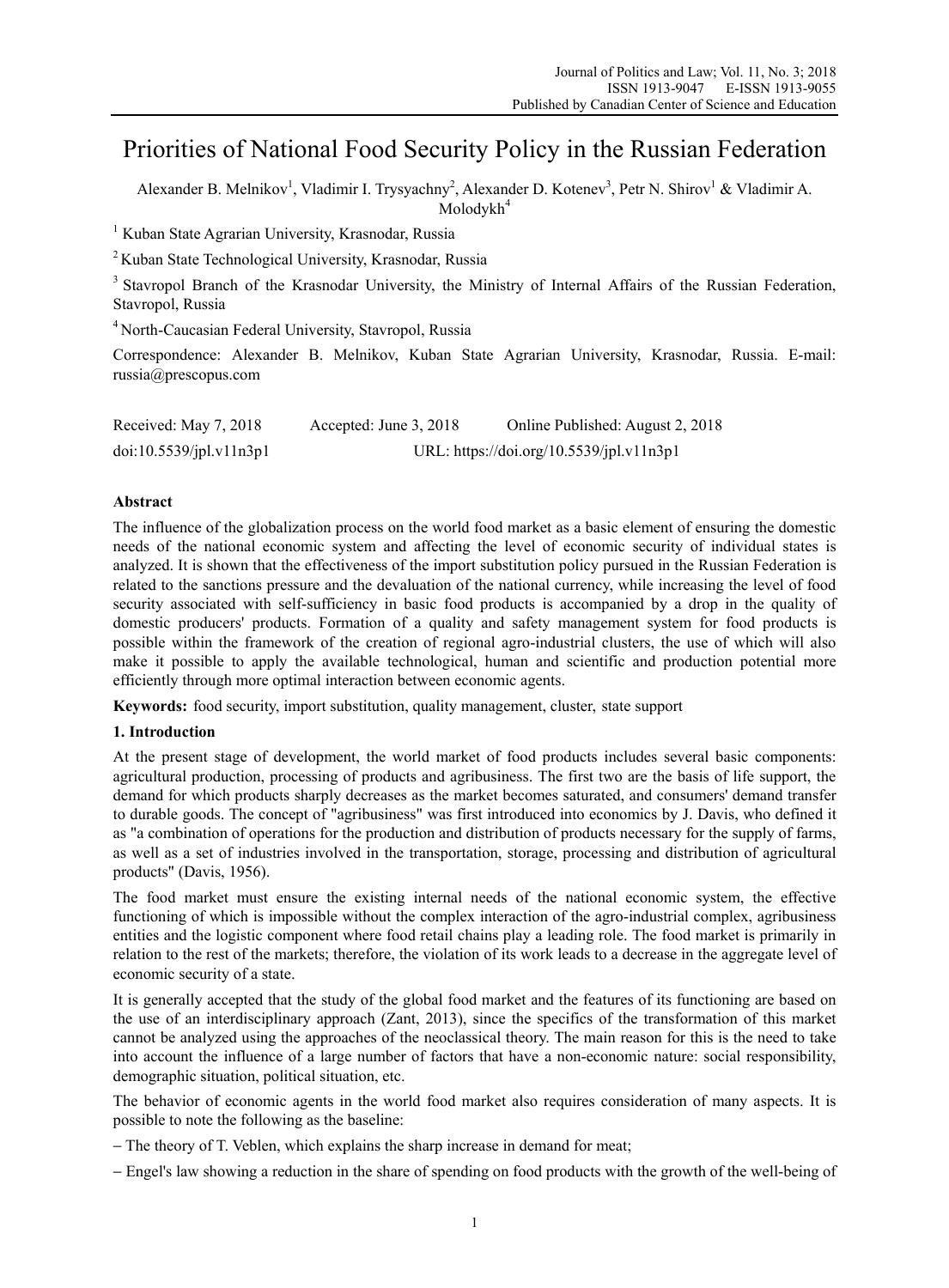a population;

− Bennett's law demonstrating that the growth of animal protein consumption directly correlates with the increase in consumer income;

− Timmer's law which shows that poor households are more sensitive to the volatility of food prices, etc.

Thus, increasing the sustainable development of the world food market is a multifaceted problem and requires a detailed analysis of various endogenous and exogenous factors that affect the level of food security of individual states and macroregions.

## **2. Comparative Analysis of Forms and Methods of State Support for the Agro-Industrial Complex in Some Countries**

One of the main objectives for the development of the agro-industrial complex is to ensure an acceptable level of food security. The food security problem became particularly topical in the 70s of the twentieth century, which was caused by a total increase in the deficit of food products in developing countries. To solve these problems in 1973, the UN established a committee on food security, which has developed the corresponding concept.

The UN World Food Council defines food security as a policy that allows a country to achieve the highest level of agricultural self-sufficiency through integrated efforts to increase the production of necessary food, improve the quality of food supply and consumption, and eliminate the problem of hunger and malnutrition (http://www.fao.org).

The institutional specificity of ensuring food security implies the inability to use only market-based regulatory instruments. Analyzing the changes in the agricultural policy of European countries in the 20th century, J. Swinnen came to the conclusion that, since the 1960s, there has been a systematic increase in government intervention in the functioning of the agro-industrial complex in Europe, including for the protection of local producers (Swinnen Johan, 2009).

In the 1960-1970's in Japan self-sufficiency in wheat fell from 40% to 9%, as during this period there was a favorable economic conjuncture in the world market, therefore imports of cheap grain poured into the country (Ito & Krueger, 2001). However, subsequent crop failures in the exporting countries led to a sharp increase in world prices and the imposition of embargoes from those countries on the export of key types of agricultural products. As a consequence, wheat prices in Japan increased threefold during 1973, which forced the Japanese government to develop a concept for ensuring its own food security.

In South Korea, the policy of food self-sufficiency is actively pursued through the use of high tariffs and the administrative regulation of prices in key agricultural markets. As a result, as J. Begin and S. Park noted, the decrease in dependence on imports leads to significant "distortions" in the national economy, contributing to the creation of allocative effects and the flow of some additional financial resources to the agricultural sector (Beghin et al., 2003).

In Indonesia, trade policy has always been focused on the development of industrial production, and support of agro-industrial complex was expressed in a cyclic subsidizing of rice producers, the amount of which varied depending on the stage of the economic cycle (Fane G. Warr, 2014). Since the second half of the 1980s, the main mechanism for supporting local producers was a significant reduction in the level of the tax burden compared to the industrial sector.

In the US, as D. Milkovich notes, government spending on the support of the agro-industrial complex grows in proportion to the volume of agricultural production. At the same time, support was provided both for highly profitable and export-oriented crops, such as wheat, cotton and soybeans, and for low-profit crops which are mainly produced by farms (Miljkovic, 2014).

The current situation in the world food market has worsened during the crisis of 2008-2009. Its consequences are particularly negative for poor countries that are net importers of food products in international trade. However, the transformations that took place had consequences for the BRIC countries as well as for the developed countries. In some degree, this is due to the fact that the rise in prices for agricultural products leads to an increase in inflation and a decrease in the well-being of the population, which, combined with increased volatility in other global markets, ultimately leads to the emergence of a crisis in the financial market.

The exponential growth of the influence of the scientific and technical progress factor in the development of the world agro-industrial complex deserves special attention; the influence is manifested in the appearance of new crops, including the genetically modified ones, and also in the development of genetic engineering in animal husbandry, in the use of resource-saving technologies, in the production of ecologically clean products, and in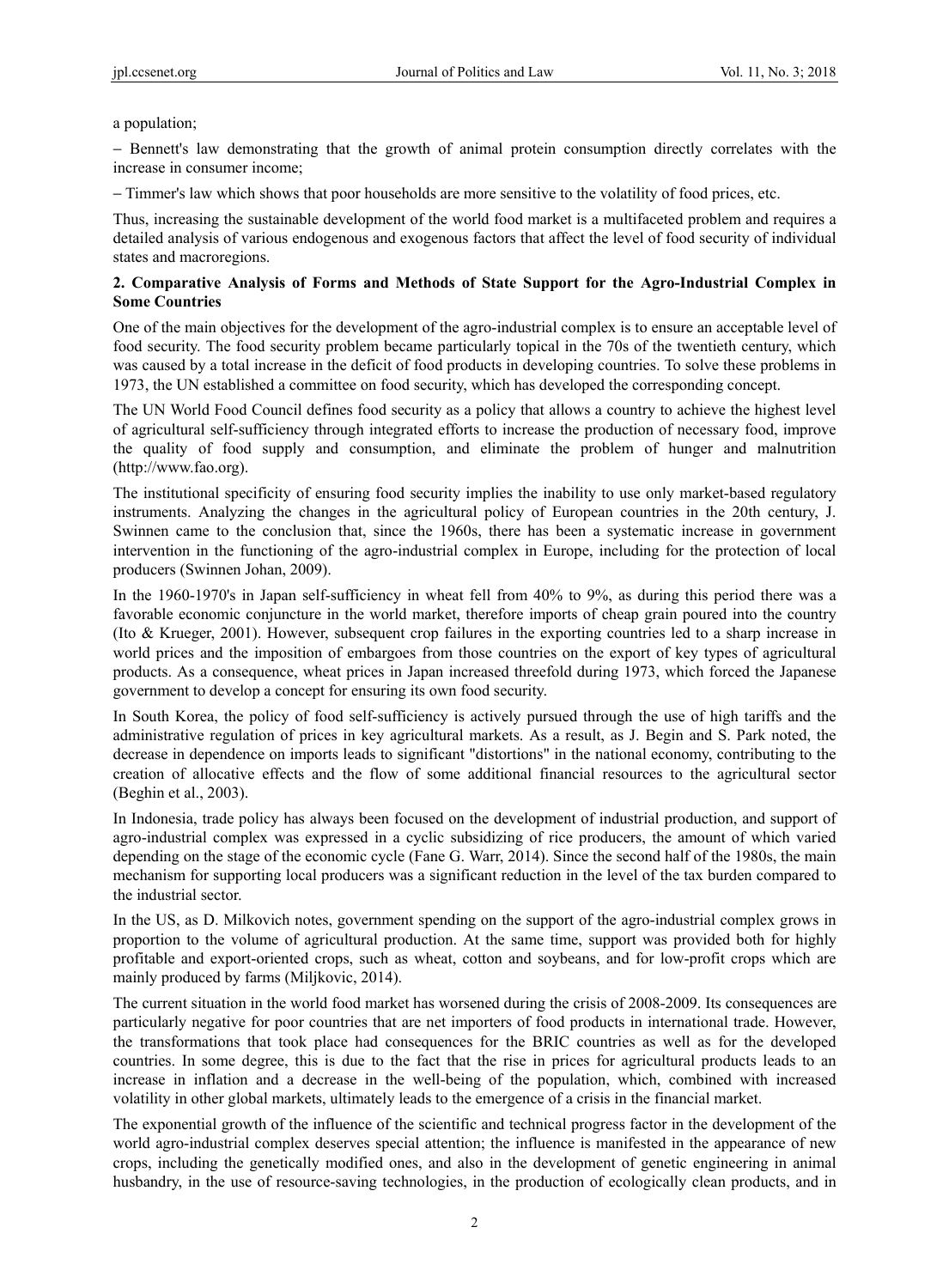the total increase in labor productivity.

According to J. Alston, C. Carter and V. Smith estimates, about a quarter of the world's food is redistributed through global distribution channels (Alston et al., 2013). At the same time, a dozen of the largest countries producing agricultural products form half of the world food market, acting simultaneously as importers and exporters, what once again confirms the high level of country specialization and diversification of the food assortment.

The crisis of 2008-2009 led to a stagnation in the export of food products in virtually all regions of the world and exacerbated the problem of increasing the level of economic security. For example, over the period from 2000 to 2008, there was more than threefold increase in food exports in Eastern Europe. Then, since 2009, the growth rate of exports has fallen sharply, which is partly due to the start of the implementation of the restraining agrarian policy in the EU (Strelecek & Lososova, 2009). The countries of Latin America also almost doubled their exports of food products, what made the region the main player in the world market, but later it has also stagnated (Hennessy, 2009). However, those regions which provided the maximum increase in agricultural production, showed how unstable this growth was. In conditions of a significant reduction in prices for almost all food products during the crisis period in Eastern Europe, after the record yields, the accumulated growth potential was completely spent and by the end of 2010 the production of the main types of crops had fallen significantly. A similar situation was observed in the countries of Latin America.

Aggregate support for individual sectors of the agro-industrial complex, which, in addition to directly supporting producers, also includes subsidies to consumers, promotion of goods and infrastructure development, grew in 2006-2008 up to US \$ 368 billion, representing 0.9% of GDP of OECD countries against an average of 2.5% in the period of 1986-1998 (Miljkovic, 2014). This trend in reducing the share of support for the agro-industrial complex is primarily due to the decline in the share of agriculture in the GDP of those countries.

Modern problems associated with reducing food security are caused by a number of reasons. The real decline in prices for agricultural products, after almost continuous growth over the past thirty years, has led to a decrease in the investment attractiveness of the agro-industrial complex and subsequent stagnation in the production of food products. On the one hand, this has led to increased competitiveness of poor countries. Besides, there has been a tendency to reduce capital investment, which in the long term may lead to declining in productivity in agriculture and will not allow the necessary growth in the production of affordable products to ensure. This also creates additional incentives for the introduction of protectionist measures to protect domestic producers, what reduces the global effectiveness of the world food market.

Thus, at the present stage of development, the world food market undergoes a radical transformation which is expressed in the following:

- Methods and technologies of agricultural production and spatial characteristics of the world food market change;

- New concepts of the national policy in support of the agro-industrial complex are formed; they are aimed at increasing the level of their own food security;

- New markets for agricultural products emerge, being related, for example, to the growing demand for biofuels, increased demand for products with high added value, an increase in the share of developing countries in the world food market;

- The share of consumption of meat products increases, what did not have precedents earlier, and there is the shift of meat products production from the developed to the developing countries;

- The share of vegetables and fruits in the world food market increases, what is connected with the increase in the efficiency of supply chains, the change in diets, especially in the developed countries, and the increase in effective demand;

- International flows in the food trade change, what is associated with a change in demand for most types of products;

- Reorientation of food production with high added value to developing countries.

#### **3. Analysis of the Level of Food Security in the Russian Federation**

The main directions of the agro-food policy of the Russian Federation in the context of ensuring economic security are reflected in the doctrine on food security in the Russian Federation approved in 2010 (The Doctrine of Food Security of the Russian Federation, 2010). The main focus was on analyzing the issues of regulation of the agricultural products market and solving the problems on increasing the level of food security. However,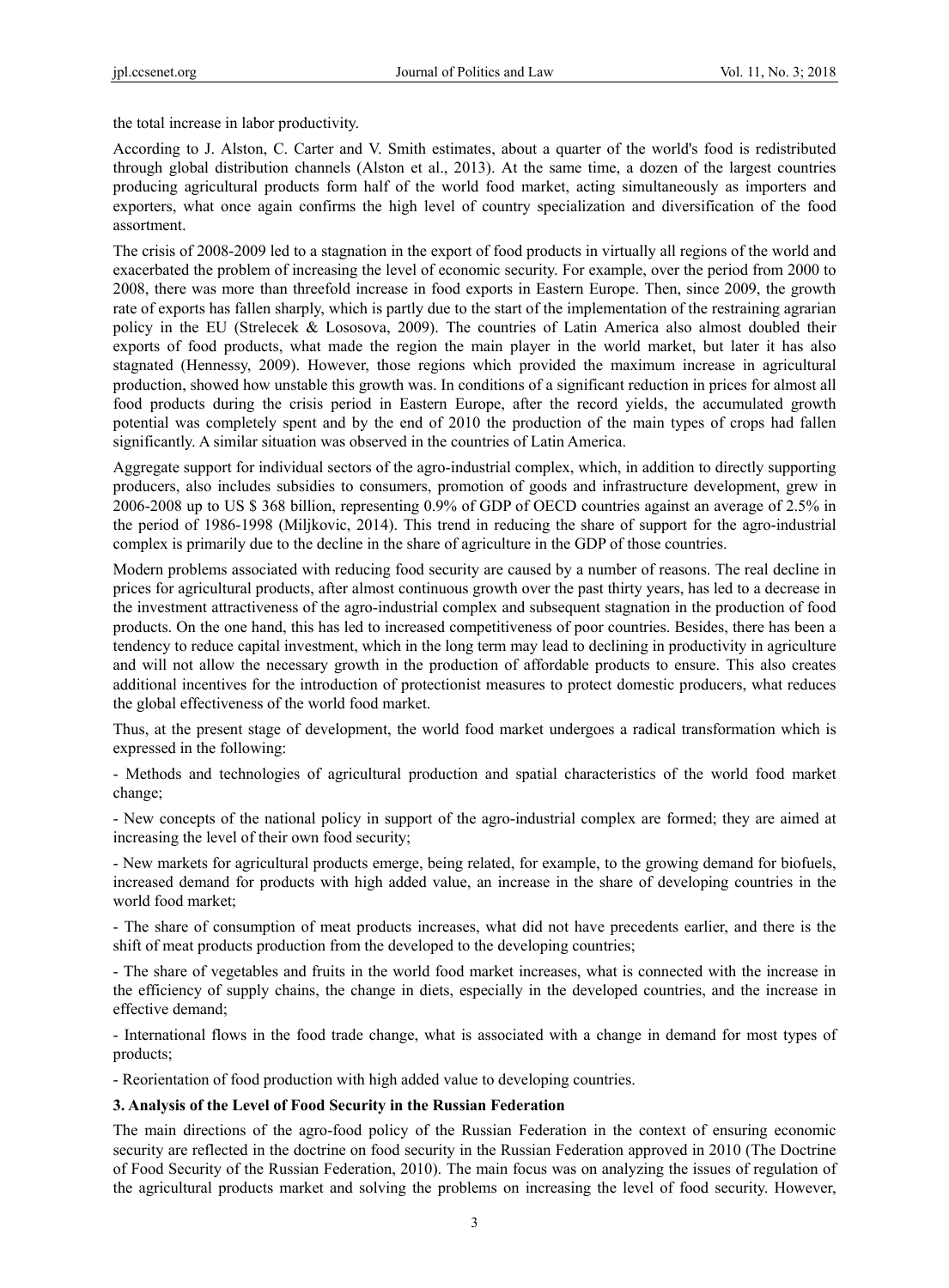subsequent experience has shown that the revival of the domestic agro-industrial complex requires an integrated approach which must also take into account the targets set forth in the strategy for ensuring national security until 2020, in which food security is also one of the main directions (Decree of the President of the Russian Federation, 2009).

The agro-industrial complex of the Russian Federation in the last decade has grown quite stable and fast. Thus, according to the value added index created in the agro-industrial complex, for the period from 2005 to 2014, there was an increase in 3.3 times (Agro-industrial complex of Russia in 2014, 2014). However, despite significant growth and increase in production efficiency, domestic production in relation to subsidized imports is not competitive, what leads to its further displacement from the domestic market. This trend continues even in the context of sanctions and the growth of the cost of imports, as there is no full-fledged replacement with domestic products.

According to the opinion of a number of scientists, the ensuring of national food security requires that about 80% of agricultural production should be produced by the domestic agrarian sector (Ushachev, 2014). In this regard, the threshold indicators proposed in the Doctrine do not meet the generally accepted requirements and do not allow full achievement of the level of economic security. Thus, in accordance with the methodology developed at the Institute of Agrarian Problems of the Russian Academy of Sciences, the following indicators should be considered: the share of imports for basic foodstuffs; dynamics of agro-industrial production taking into account imported products; the share of drop-down imports; production of agricultural products per capita; availability of stock on critical food items (http://iagpran.ru/publication.php).

The experience should be considered as positive that refers to the formation of vertically integrated structures in the agroindustrial complex and restoration of positions in the world grain market. It should also be noted the decrease in dependence on meat imports down to 17% in 2014, while there is complete self-sufficiency as to pork and poultry products. In the future, the growth in production volumes for these commodity items will allow domestic producers to increase exports and take the leading positions in the world market. At present, the following situation is observed in the export of agricultural raw materials and food products. Starting from 2005, exports rose from US \$ 4.5 billion to US \$ 19 billion by 2014, and its share in the commodity structure doubled from 1.9% to 3.8%. At the same time, imports of agro-industrial products increased from US \$ 17 billion to US \$ 40 billion, while at the same time the share in the structure of imports fell from 17.5% to 13.9%. This led to the fact that the foreign trade balance for the entire period was negative, which amounted to the US \$ 12.5 billion in 2005 and the US \$ 20.9 billion in 2014. One of the reasons for this is that average weighted growth rates of imports of agricultural products for this period amounted to 35.8%, while for exports only 14.4%.

In view of the current situation, we will assess the level of national food security by calculating the food dependence coefficient:

$$
K_{pb} = \frac{I}{I + P} \tag{1}
$$

Where

I - food imports, P - the volume of domestic food production.

The resulting values of the coefficient take the following values: safe (0.1 - 0.2), threshold (0.2 - 0.5), and critical (above 0.5). An acceptable level of food security is achieved if the share of imported food does not exceed 25%. The share of imports in 30% is considered a threshold value, and exceeding 50% of the value is considered critical.

Using official data, we calculated this coefficient for the Russian Federation and the results presented in Table 1 were obtained.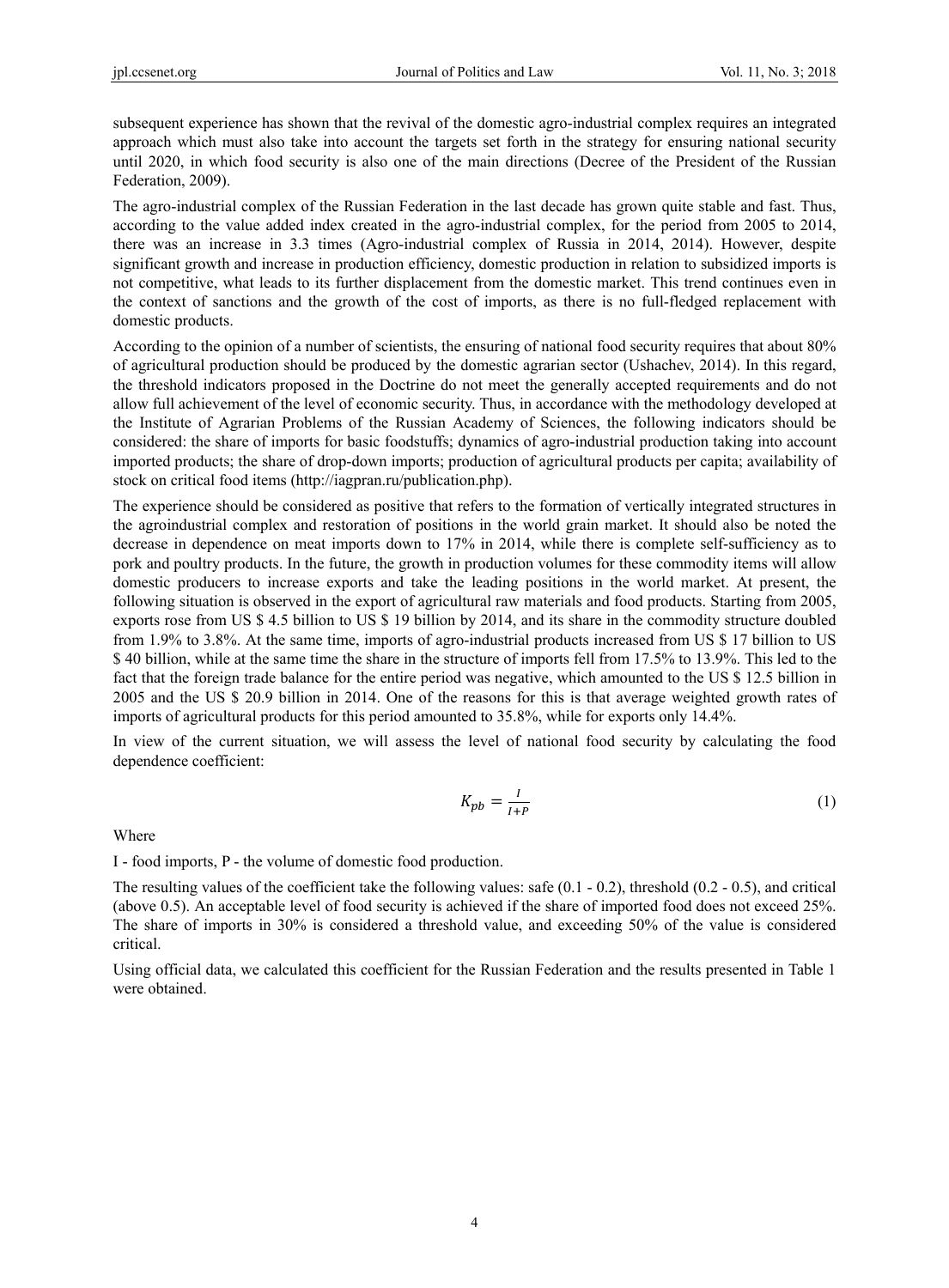| <b>Product type</b>                | Production |       | <b>Import</b> (kiloton) |      | $K_{pb}$ |      |
|------------------------------------|------------|-------|-------------------------|------|----------|------|
|                                    | (kiloton)  |       |                         |      |          |      |
|                                    | 2013       | 2015  | 2013                    | 2015 | 2013     | 2015 |
| <b>Beef</b>                        | 1633       | 1649  | 661                     | 438  | 0.29     | 0.21 |
| Pork                               | 2816       | 3099  | 620                     | 305  | 0.18     | 0.09 |
| <b>Poultry meat</b>                | 3831       | 4536  | 528                     | 255  | 0.12     | 0.05 |
| <b>Vegetables</b>                  | 14689      | 16111 | 3000                    | 2607 | 0.17     | 0.14 |
| <b>Fruits and berries</b>          | 3381       | 3379  | 6412                    | 5105 | 0.65     | 0.60 |
| <b>Butter</b>                      | 225        | 256   | 118                     | 90   | 0.34     | 0.26 |
| <b>Cheeses and cheese products</b> | 435        | 589   | 440                     | 208  | 0.50     | 0.26 |
| Milk powder                        | 116        | 124   | 35                      | 33   | 0.23     | 0.21 |
| Sugar                              | 4986       | 5748  | 612                     | 1010 | 0.11     | 0,15 |

| Table 1. Assessment of the national food security level |  |  |  |
|---------------------------------------------------------|--|--|--|
|                                                         |  |  |  |

Source: http://www.gks.ru/

The results of the calculations show a significant oversupply of the domestic market with imported food products for individual commodity items, since imports provide a significant part of the effective demand of the population. The critical level of dependence is observed for fruit production, both in 2013 and in 2015, the coefficient value exceeded 0.5. The dependence on cheeses and cheese products has decreased from 0.5 to 0.26, but this was due to the growth of domestic production of cheese products, i.e. the process of import substitution is caused by a decrease in the quality of the products. The maximum level of self-sufficiency is observed for poultry and pork meat, for other food products the value of the food dependence coefficient lies within the threshold level. At the same time, for some goods, there is a tendency for further reduction of production volumes from domestic producers, which is caused by the lack of opportunities to effectively compete with imported analogues and by reduction of the effective demand of the population for quality products. This is confirmed by the data of the foreign trade balance. Excess of exports over imports is observed only in several positions: fresh and frozen fish (951 thousand tons); wheat (21742 thousand tons); barley (3841 thousand tons); corn (3435 thousand tons); wheat flour (89.5 thousand tons); soybean oil (347 thousand tons); sunflower oil (1660 thousand tons). Thus, the increase in the level of national food security is partly due to the growth in food production of poor quality, which negatively affects the balance of the diet of the population.

#### **4. Improvement of Tools for Raising the Quality of Agricultural Products**

Current trends in the development of the world food market demonstrate that the use of innovative technologies in the agro-industrial complex has led to the division of the food market into several new segments: products of organic origin or environmentally friendly food, and genetically modified food. In this regard, the differentiation of world agriculture into "classical, neoclassical, genetically engineered and ecological agriculture" (Savelieva, 2013) seems very relevant. For example, from the neoclassical position, the modern agro-industrial complex is associated with a wide application of resource-saving, biotechnological and other innovative technologies (Miloserdov, 2005).

A significant increase in food imports in previous years has led to imbalances in the domestic market. The deficit of food products of domestic production is replenished by cheap imported analogs not always of high quality, which further reduces the competitiveness of domestic producers and leads to even greater growth in the deficit of domestic food. As can be seen from Table 2, the maximum level of deficit in basic foods is observed for fruits, eggs and meat.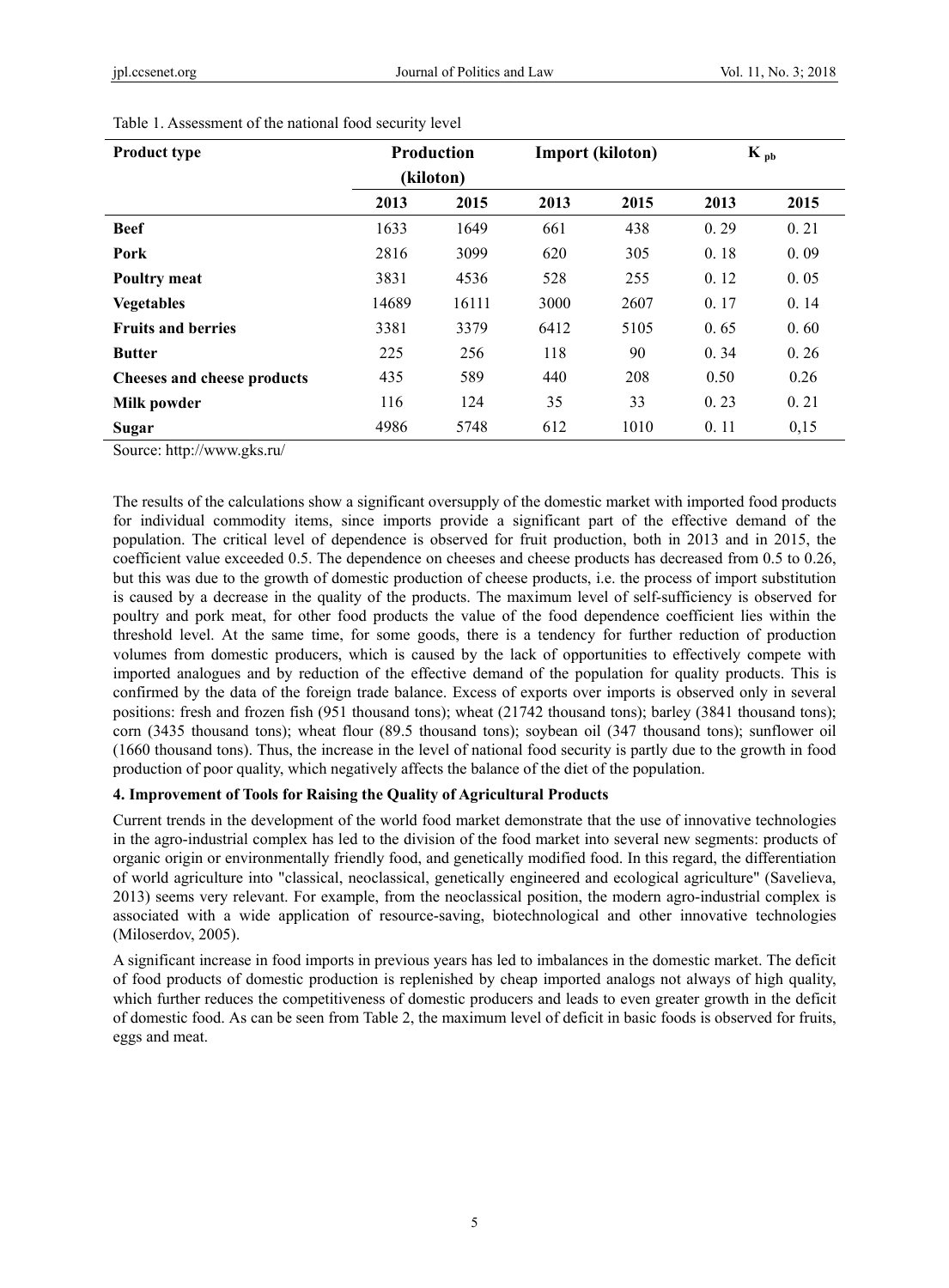| Types of products     | Production, kg per year | Deficiency             |               |  |
|-----------------------|-------------------------|------------------------|---------------|--|
|                       | per person              | kg per year per person | $\frac{0}{0}$ |  |
| Bread products        | 63                      | 42                     | 40            |  |
| Vegetables and melons | 86                      | 53                     | 39            |  |
| Fruit                 | 15                      | 86                     | 85            |  |
| Meat                  | 20                      | 55                     | 73            |  |
| Milk                  | 225                     | 115                    | 34            |  |
| Eggs                  | 66                      | 194                    | 75            |  |

#### Table 2. Ratios of production to deficit for basic food products in Russia, kg per year per person

Source: http://iagpran.ru/publication.php

At the same time, it should be borne in mind that this deficit is associated not only with the low competitiveness of domestic products, but also with a decrease in the effective demand of the population, what leads to the replacement of high-quality products with cheap, low-quality and unsafe foodstuffs. In this regard, the growth of the quality of domestic products is the main problem that prevents the achievement of an acceptable level of national food security and requires increased attention from the state.

Improving the tools for raising the quality of food and the safety of agricultural products requires an integrated rational policy within the existing targeted programs for the development of agro-industrial clusters with the participation of government authorities of all levels, the scientific community, consumers' associations and producers of agricultural products, etc. Particular attention should be paid to the need to determine the goals and prospective tasks of the functioning of the agro-industrial cluster in the sphere of improving the quality and safety of manufactured goods, especially in the production of modern specialized therapeutic and prophylactic products (Barkhatova et al., 2000). The formation of such a system for increasing the level of food security based on the development of clusters is possible only on the basis of the implementation of generally accepted standards:

− GOST R ISO / IEC 15288-2005 "Information technology. System engineering. Processes of the life cycle of systems" (2007);

− GOST R ISO 10006-2005 "Quality management systems. Guidance on quality management in the designing" (2006);

− GOST R 52614.9-2013 "Management of sustainable development. Sustainable development management structure for business clusters" (2008).

The use of these standards in practice makes it possible to formalize a certain sequence of actions in the process of creating a system for management of quality and safety of agro-industrial products as a clearly defined algorithm. In general, the system for managing the quality and safety of agricultural products in a regional cluster consists of two control circuits (Zhigulsky, 2008): the "general quality and safety management" circuit and the "local quality and safety management" circuit, which differ in the methods and approaches, and specific tools used. The first level circuit allows an integrated approach to provide for the implementation of the stated goals for improving the level of food security, taking into account the characteristics of the products, the stages of the life cycle, the structure of an agro-industrial cluster, etc.

The scope of its action is the whole set of processes, and the object is the indicators of targeted planning and achievement of the criterial values on the basis of the used standards of management processes in the agro-cluster and the specifics of the interaction between its participants. The subject of the controlled impact is a single coordinating body for management of food products quality and safety - the Coordination Center of the Regional Agro-Industrial Cluster. The second-level contour allows the necessary level of efficiency of quality and safety management to provide not only for products, but also for necessary business processes, as well as individual managerial processes.

This management system provides a comprehensive approach to improve the quality of agricultural products in the face of negative external factors. Obviously, these circuits are closely interrelated and are in a hierarchical relationship. It is, in this connection, the methodological basis for optimizing the quality management system and the safety of agrocluster agricultural products in the context of improving food security is the use of standard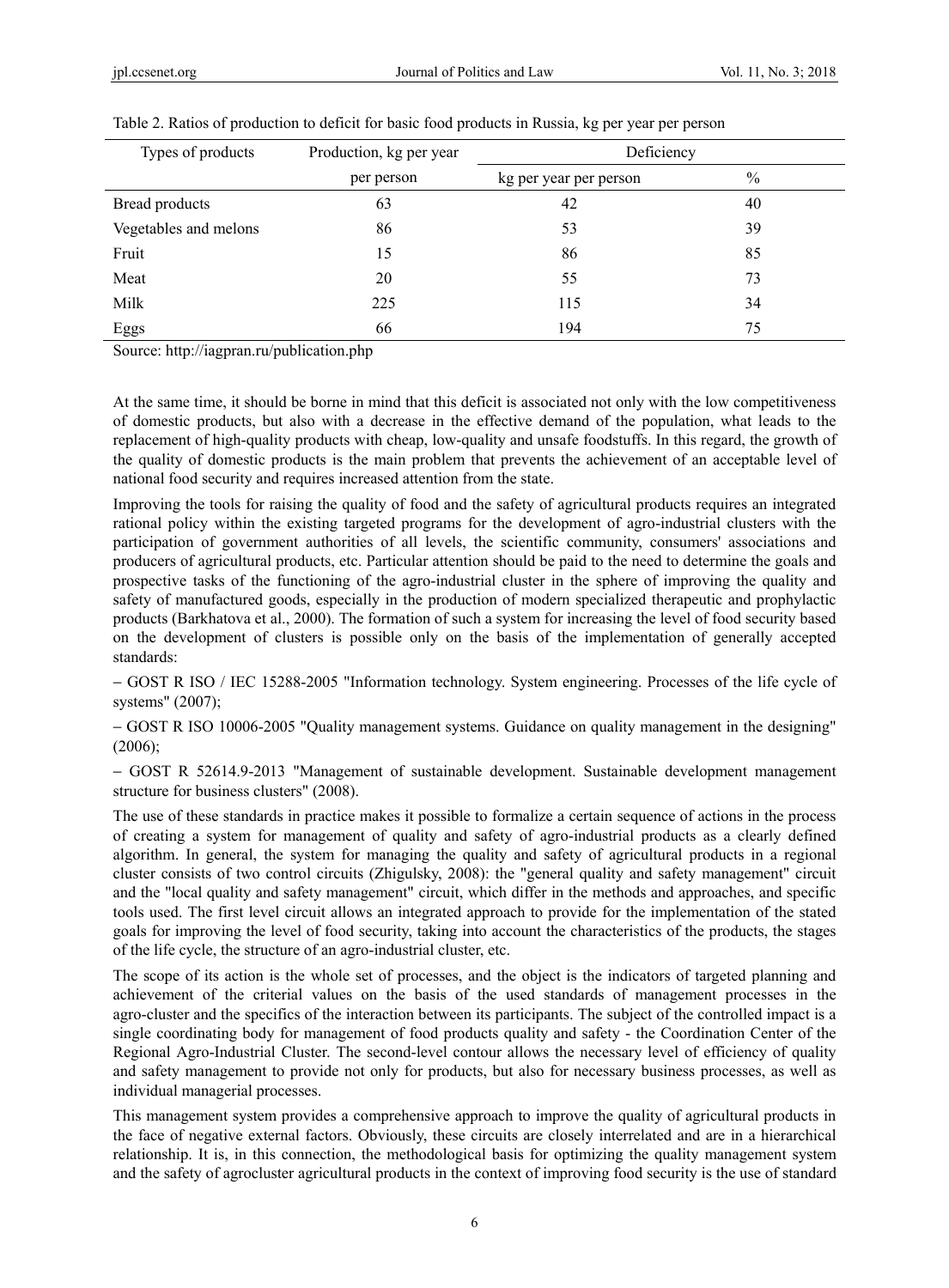management system design approaches, including those defined in ISO standards (Glichev, 1995).

The design and further development of a quality management system for agricultural products is based on a detailed analysis and assessment of the impact of external and internal factors on economic entities that are part of the cluster structure and identify key priorities for improving food security, as well as the need for financial, material and human resources (Kutsenko, 2010). The modernized quality management system for agricultural products is based on the need to establish a centralized cluster management body, a quality and safety coordination center, which is the highest collegial body responsible for managing and improving the quality of food products produced in the cluster. Socio-analytical and scientific and methodical sectors, the training center, the regulatory and organizational sector may act as separate structures of the management body. Being essentially a polystructural system that unites independent agricultural producers, product processors, service organizations, and public authorities in the structure of the coordinating body of an agro-industrial cluster, it can be viewed as a set of interrelated processes used to achieve the final goal, namely, to improve food security. At each hierarchical level of the agro industrial cluster, in accordance with certain activities that are directly or indirectly involved in the production of food products, the process of forming and implementing control actions that allow achieving the set goals occurs.

Thus, the structure of a regional agro-industrial cluster should be a three-dimensional model that combines its individual components into a single system based on the use of specialized management functions that comply with international standards ISO 9000, 14000, GMP principles, etc. (Gorlenko, 2002). Practical implementation of the modernization of the system aimed at increasing the level of food security on the basis of improving the quality of agricultural products manufactured in the cluster makes it possible to solve the following tasks: determining the vital processes of the agro-industrial cluster that have a decisive influence on the quality and safety of food products; search and implementation of promising tools for quality and safety management of products; definition of the circle of responsible persons; providing stakeholders with accurate and complete information about the characteristics of agricultural products.

The results of the research showed the availability of opportunities taking into account the negative influence of exogenous factors for the creation of a large-scale agro-industrial cluster in the Krasnodar Territory. This is related to the availability of a sufficiently high technical and technological, scientific and production and personnel potential, the implementation of which, taking into account the interaction between public authorities and private business, will attract additional investment resources to the promising areas of crop production. For example, as noted in the work of Barkhatova T.V. (Barkhatova, 2002), one of such areas is the processing of soybeans, modernization of morally and physically obsolete fixed assets and ensuring the final growth of the quality of agricultural products. The main factors that increase the effectiveness of the cluster are the planning horizon and close interaction between owners and management of organizations, both within the framework of contractual policy and in outsourcing to enterprises of the agro-industrial cluster not only certain types of services, but also completely technological processes.

## **5. Conclusions**

The current stage of the development of the world food market undergoes a radical transformation: new segments of agricultural markets emerge, international financial and commodity flows are reoriented, and a change in the world's food ration related with increased consumption of meat products takes place. In the Russian Federation, the pressure of sanctions and increased volatility of the national currency led to the stimulation of the import substitution process in the agro-industrial complex. However, growth in self-sufficiency in basic food products and a decrease in dependence on imported analogues is accompanied by a drop in the quality of domestic manufacturers' products.

The analysis of trends in the management of quality and safety of agro-industrial products made it possible to determine that up to now there is no model of a system for managing the quality and safety of agricultural products, as well as an approach to its formation. In this regard, the proposed conceptual model of the agro-industrial cluster, allowing to provide an acceptable level of quality and safety of agricultural products at various stages of their life cycle will increase the competitiveness of domestic products, reduce dependence on imports of agricultural products, and provide an acceptable level of food security. The use of this model will create an effective system for managing the quality and safety of food products in the agro-industrial cluster and fully unleash the available technological, scientific, production and human resources. The synergetic effect from its realization is possible only due to the interaction between state authorities and private business, which will also allow additional investment resources to attract to perspective directions of manufacture of agricultural products.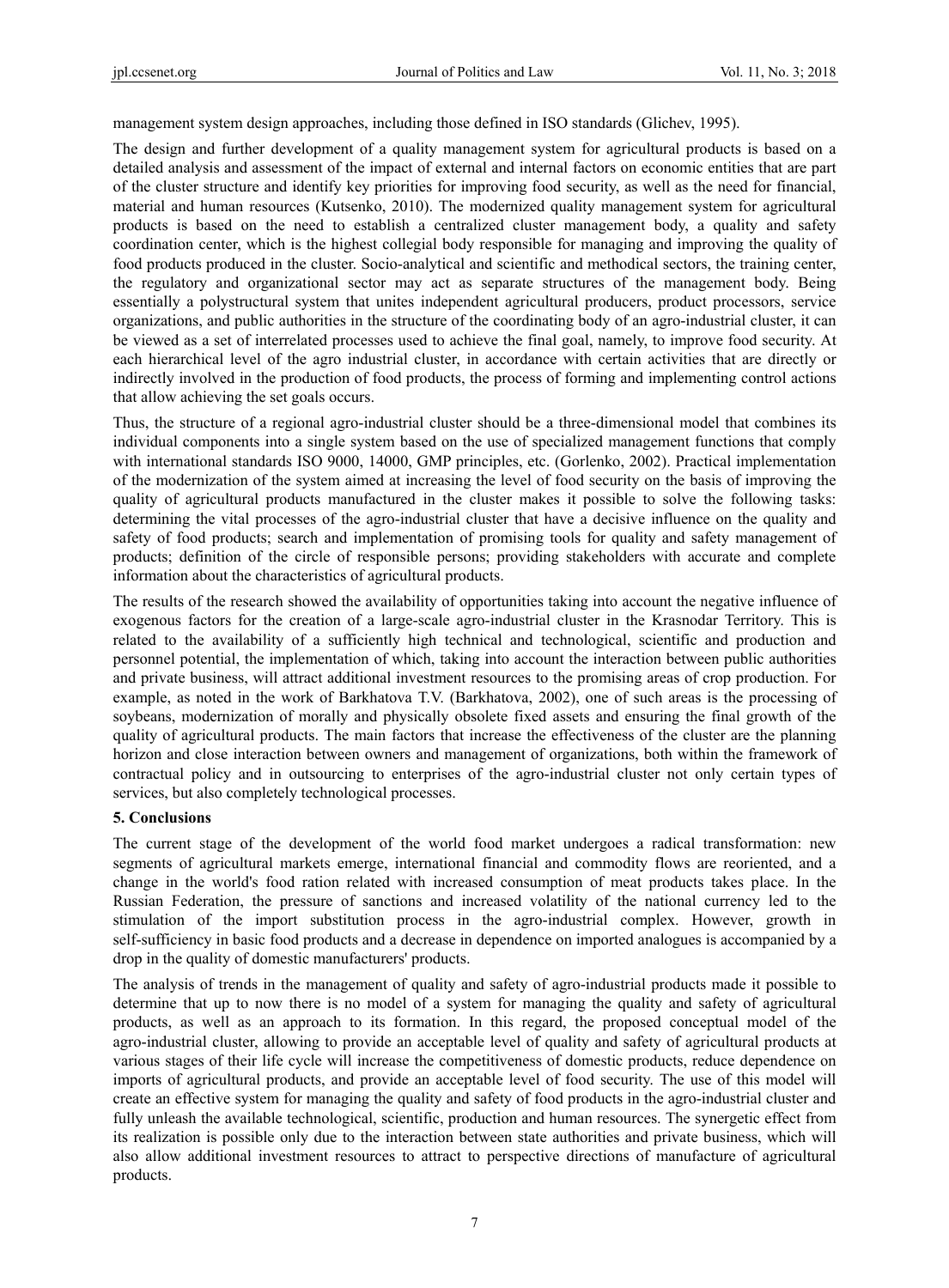#### **References**

Agro-industrial complex of Russia in 2014. (2014). Moscow: FGBNU "Rosinformagrotekh". 605 p.

- Alston, J., Carter, C., & Smith, V. (2013). Rationalizing agricultural export subsidies. *American journal of agricultural economics, 74*(3).
- Barkhatova, T. V., Chukhlib, V. N., & Rylskaya, L. A. (2000). Modern medical-prophylactic products. Interregional scientific and technical seminar "Ecological safety of Russian regions". Penza. p. 93-97.
- Barkhatova, T. V. (2002). Perspectives of soybean processing in the Krasnodar Territory: Textbook. Krasnodar, Publishing house KRIA, 30 p.
- BE Ito, T., & Krueger, A. O. (2001). Japan agricultural policy and protection growth. 2nd annual east Asian seminar on economics: trade and protectionism.
- Beghin, J., Bureau, J., & Park, S. (2003). Food security and agricultural protection in South Korea. *American journal of agricultural economics, 85*(3). https://doi.org/10.1111/1467-8276.00460
- Davis, J. H. (1956). From agriculture to agribusiness. *Harvard Business Review, 34*(1).
- Decree of the President of the Russian Federation. Dated May 12. (2009). No. 537 "On the Approval of the National Security Strategy of the Russian Federation until 2020".
- Glichev, A. V. (1995). Full scheme of a product quality management mechanism. RIA "Standards and quality". No. 5. P. 53.
- Gorlenko, O. A. (2002). Methodology for the introduction of international standards ISO 9000. Assembly in mechanical engineering and instrument making. No. 2. P. 2-7; No. 3. P. 2-5.
- GOST R 52614. 9-2013. (2008). Management of sustainable development. Structure of business clusters sustainable development management. Introduced on 01.01.2008. Moscow: Rosstandart. 57 p. (National Standard of the Russian Federation).
- GOST R ISO / IEC 15288-2005. (2007). Information technology. System engineering. Processes of the life cycle of systems. Introduced on 01. 01. 2007. Moscow: Rosstandart. 57 p. (National Standard of the Russian Federation).
- GOST R ISO 10006-2005. (2006). Quality management systems. Guide to quality management in the designing. Introduced on 01. 06. 2006. Moscow: Rosstandart. 28 p. (National Standard of the Russian Federation).
- Hennessy, D. (2009). The production effects of agricultural income support policies under uncertainty. *American journal of agricultural economics, 80*(1).
- Kutsenko, E. S. (2010). Clusters in the economy. Obozrevatel, Observer.
- Miljkovic, D. (2014). Agricultural trade, commodity programs, and income protection in theUnitedthe United States. *Journal of policy modeling, 26*(1).
- Miloserdov, V. (2005). Globalization and agriculture of Russia. Economics of agricultural and processing enterprises. No. 1. P. 9-11.
- Savelieva, A. (2013). The role of the food problem in the modern world economy. *Economic Journal of the Higher School of Economics, 17*(3), 524-539.
- Strelecek, F., & Lososova, J. (2009). Comparison of agricultural subsidies in the Czech Republic and in theselectedthe selected states of the European Union. *Agricultural economics-zemedelska ekonomika, 55*(11).
- Swinnen Johan, F. M. (2009). The Growth of Agricultural Protection in Europe in the 19th and 20th Centuries. *World economy, 32*(11). https://doi.org/10.1111/j.1467-9701.2009.01247.x
- The Doctrine of Food Security of the Russian Federation. (2010). Approved by the Decree of the President of the Russian Federation.
- Ushachev, I. (2014). Problems of Ensuring National and Collective Food Security in the EAPS. *AIC: Economics, Management,* (10), 3-15.
- Warr, F. G. (2014). Agricultural protection in Indonesia. Bulletin of Indonesian economic studies.
- Zant, W. (2013). The Impact of the Global Food Crisis on Self-Assessed Food Security. *The World Bank Economic Review,* (1).